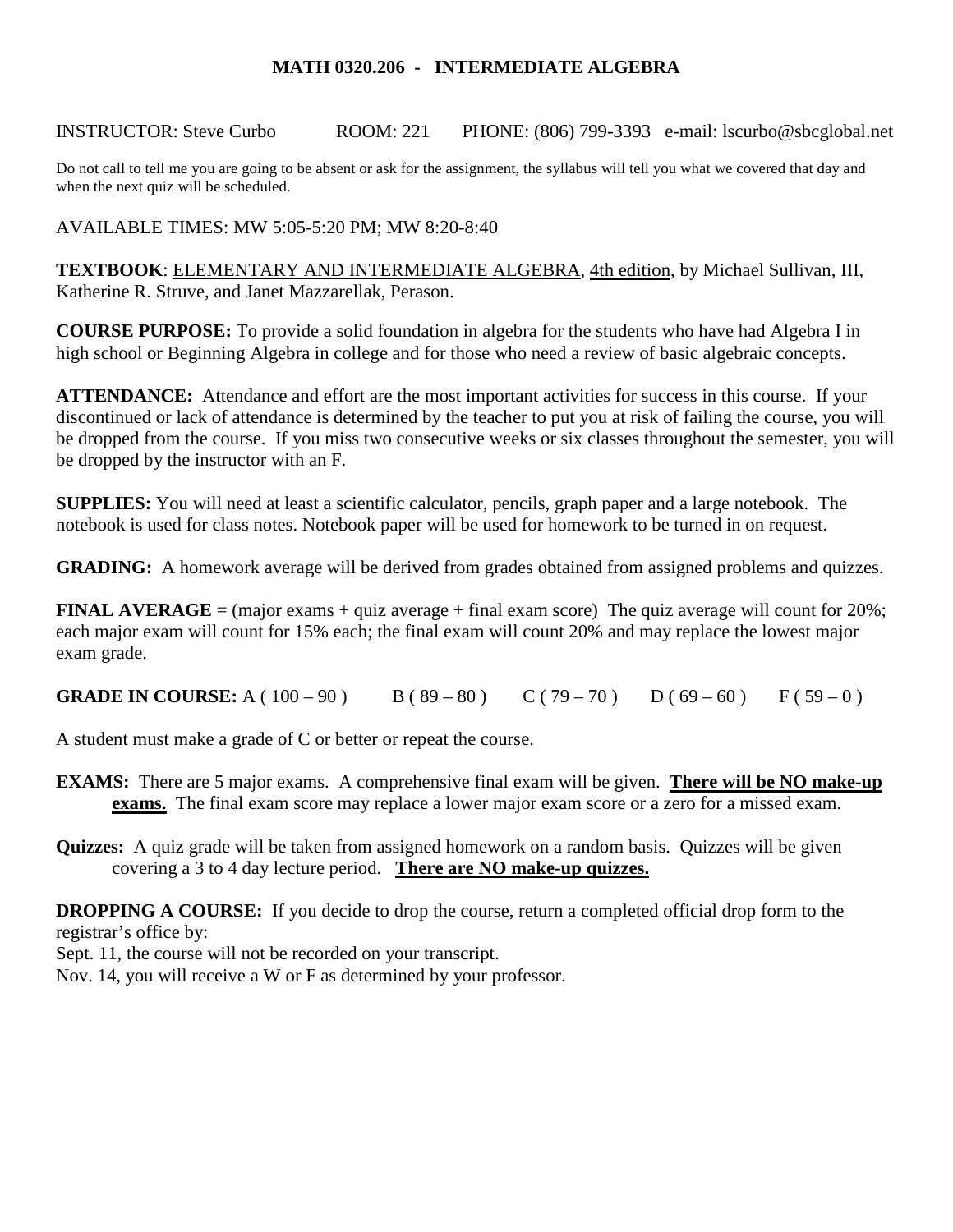**CALENDAR:** The class calendar is tentative. It will be updated continually throughout the semester.

**COURSE OBJECTIVES:** The chapter and section(s) in which these objectives are found are also listed.

- 1. Define, represent, and perform operations on real and complex numbers. 9.9
- 2. Recognize, understand, and analyze features of a function. 8.3, 8.4
- 3. Recognize and use algebraic (field) properties, concepts, procedures (including factoring), and algorithms to combine, transform, and evaluate absolute value, polynomial, rational, and radical expressions. 6.1, 6.2, 6.3, 6.4, 6.5, 7.1, 7.2, 7.3, 7.4, 7.5, 9.1, 9.2, 9.4, 9.5, 9.6
- 4. Identify and solve absolute value, polynomial, rational, and radical equations. 6.6, 7.7, 8.7, 9.8, 10.1, 10.2
- 5. Identify and solve absolute value and linear inequalities. 8.6, 8.7
- 6. Model, interpret, justify mathematical ideas and concepts using multiple representations. 6.7, 7.8, 8.2, 8.5, 9.8
- 7. Connect and use multiple strands of mathematical situations and problems, as well as in the study of other disciplines. 4.4, 4.5

# **The two main objectives are to work with rational expressions and radicals. The main focus in Math 0320 will be in chapter 7, 8, and 9. Students will be expected to be able to factor well before they start Math 0320.**

# **Diversity Statement**

In this class, the teacher will establish and support an environment that values and nurtures individual and group differences and encourages engagement and interaction. Understanding and respecting multiple experiences and perspectives will serve to challenge and stimulate all of us to learn about others, about the larger world and about ourselves. By promoting diversity and intellectual exchange, we will not only mirror society as it is, but also model society as it should and can be.

## **Disabilities Statement**

Students with disabilities, including but not limited to physical, psychiatric, or learning disabilities, who wish to request accommodations in this class should notify the Disability Services Office early in the semester so that the appropriate arrangements may be made. In accordance with federal law, a student requesting accommodations must provide acceptable documentation of his/her disability to the Disability Services Office. For more information, call or visit the Disability Services Office at Levelland (Student Health & Wellness Office) 806-716-2577, Reese Center (Building 8) 806-716-4675, or Plainview Center (Main Office) 806-716- 4302 or 806-296-9611.

.

**BEHAVIOR AND DISCIPLINE:** Students are expected to participate in class. They should come prepared to discuss the material. When students arrive they should pull their book out and begin reading the section, no talking is allowed during this time. Second, when the instructor begins the introduction of the material, students may ask questions and take notes. Third, when students are working on the assignment, they can talk quietly to one another or to the instructor. The ONLY time students may talk loudly is during discussion or outside during break. Students who do not comply will be asked to leave.

In order to be successful in this class, it is very important that students participate in doing homework on a daily basis. Set aside at least 30 minutes each day to work on homework. Second, students must read ahead. Always read the section before coming to class. Third, view tutorial videos in the comfort of your home. Fourth, work with a tutor or other classmates. Only you know how much extra study time you need. If math has never been easy for you, then put into practice these tips and you will find your comprehension of math will get better. Work hard this semester and good things will happen.